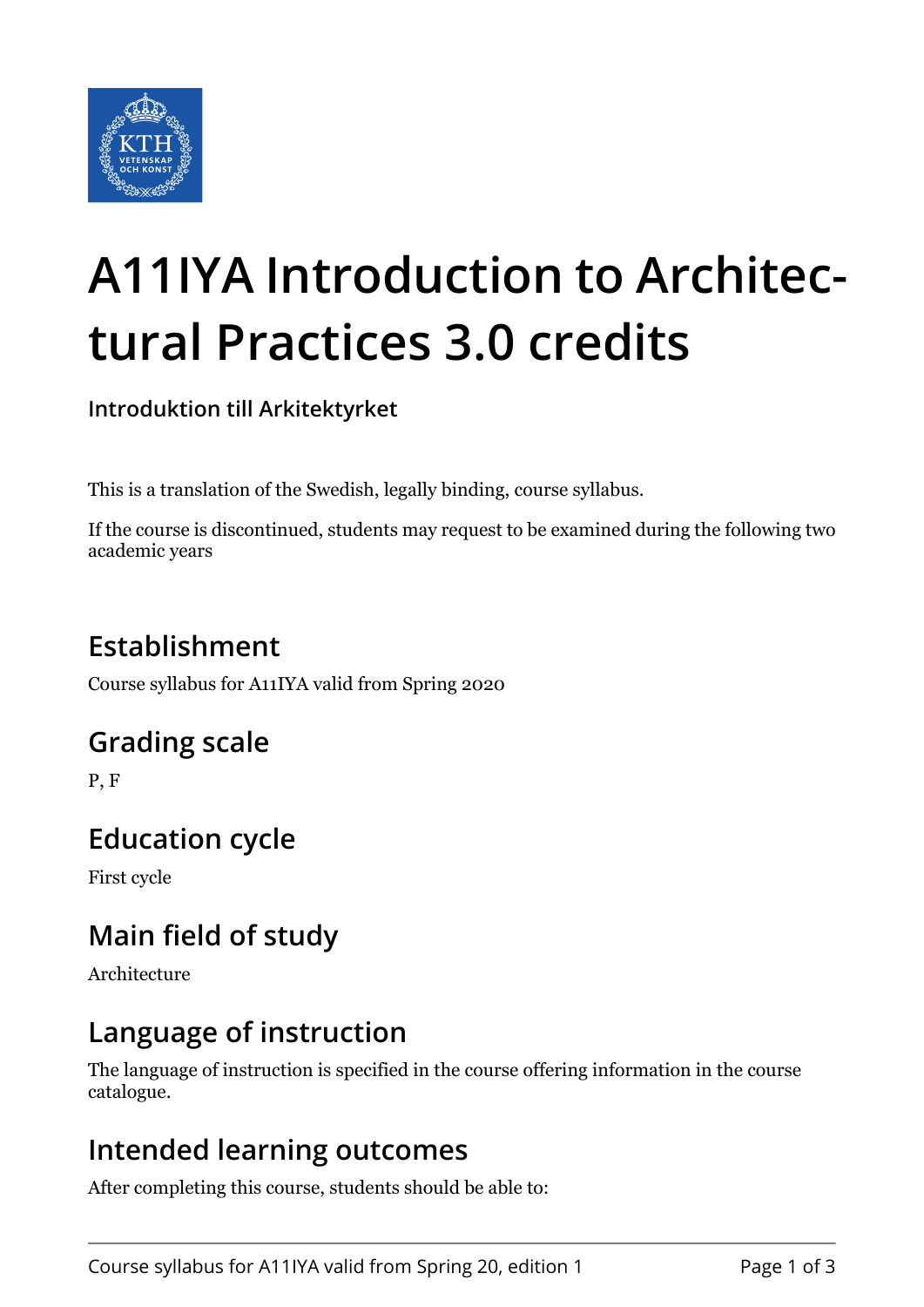- use, discuss, and problematize the perspectives on the architectural profession and the role of architects in society that are introduced in the course;
- describe and reflect on how architects function as part of a series of spatial, cultural, technical, economic, political, social, and ecological processes;
- have knowledge of the historical development of the architectural profession and see it in relation to contemporary practices and activities in the field of architecture; and
- problematize the discipline of architecture based on issues of power, systems of aesthetic values, culture, and gender.
- reflect and evaluate their own results and working process

#### **Course contents**

This course provides an introduction to the architectural profession and its various identities. The objective of the course is to develop an understanding of different perspectives on the role of architects in society, and how architects function as part of a series of spatial, cultural, technical, economic, political, social, and ecological processes. The course illuminates the historical development of the architectural profession and its differentprofessional roles, studies contemporary practices and tendencies, and problematizes the architectural profession based on issues of power, systems of aesthetic values, culture, and gender.

The course is divided into 3 parts (1 academic credit for each part). It ties into students' design studio work and reflects the various areas of the discipline of architecture represented in the KTH School of Architecture: Critical Studies, Basic Design, and Design Processes.

## **Specific prerequisites**

## **Course literature**

To be announced at course start.

### **Examination**

- MOM1 Moment 1, 1.0 credits, grading scale: P, F
- MOM2 Moment 2, 1.0 credits, grading scale: P, F
- MOM3 Moment 3, 1.0 credits, grading scale: P, F

Based on recommendation from KTH's coordinator for disabilities, the examiner will decide how to adapt an examination for students with documented disability.

The examiner may apply another examination format when re-examining individual students.

### **Other requirements for final grade**